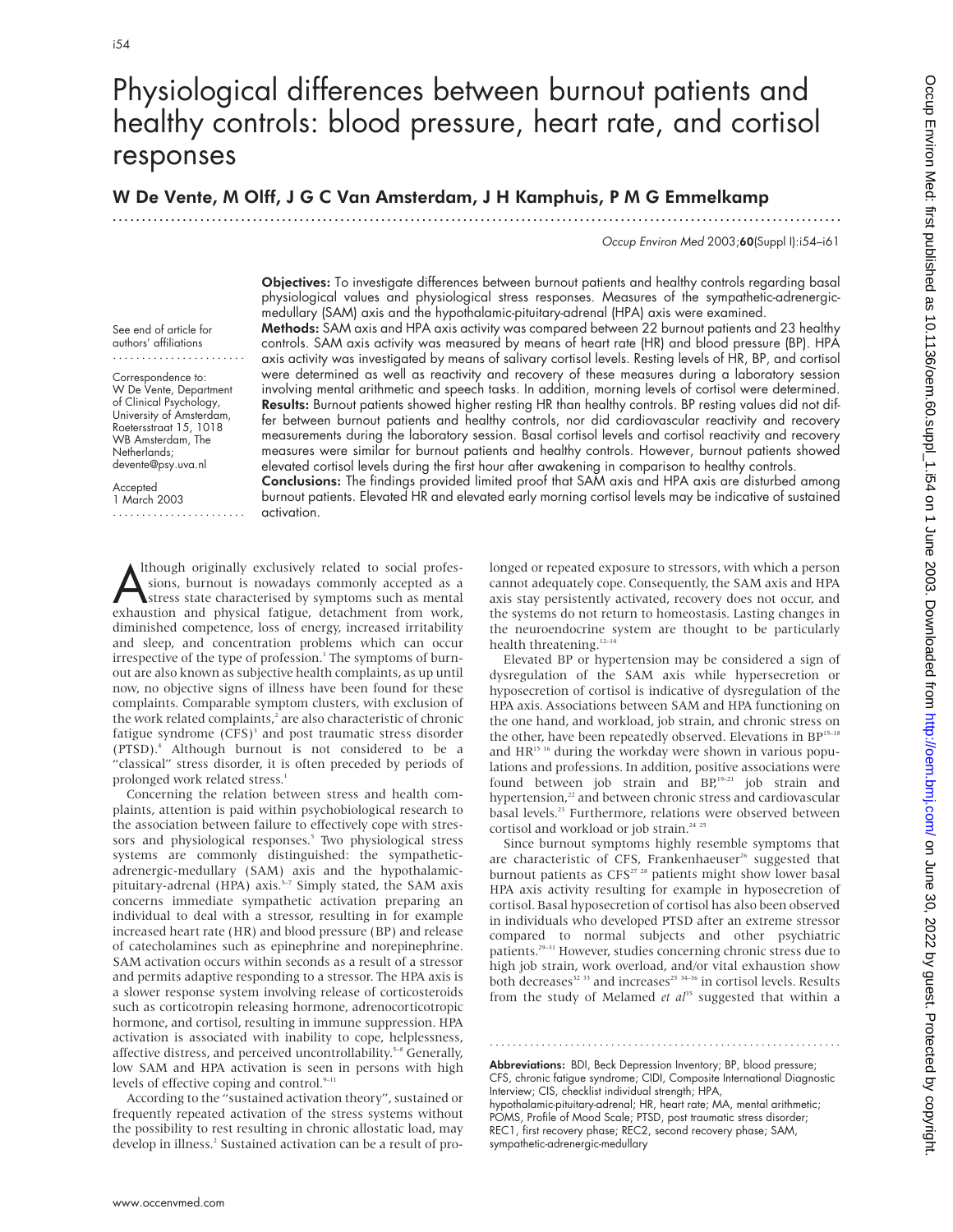sample of employees, a longer history of burnout complaints implying chronicity was associated with higher cortisol levels.

With respect to the relationship between stress and health, it appears relevant to investigate reactivity to and recovery from stressors, rather than looking at basal values of SAM activation and HPA activation alone.<sup>5</sup> Different reactivity might occur concerning the magnitude and/or the duration of the response. Likewise, recovery may not come about to the same extent and/or within the same time frame. McEwen<sup>37</sup> has stated that delayed recovery following a stressor is indicative of sustained activation. Kristenson *et al*<sup>34</sup> found that elevated cortisol levels among persons reporting job strain and vital exhaustion were associated with attenuated cortisol reactivity to stress inducing tasks. Roy *et al*<sup>38</sup> found that among healthy fire fighters reporting a higher density of recent life events, high social support was associated with stronger HR and BP reactivity, and quicker recovery to stress inducing tasks in comparison with low social support. According to Roy *et*  $a<sup>38</sup>$  swifter recovery despite increased reactivity may be seen as adequate adaptation.

It should be noted that above mentioned studies were carried out among participants who could still carry out their daily activities. Thus, although participants reported chronic stress or even burnout symptoms, these conditions were not impairing their daily functioning to a large extent. To our knowledge, studies concerning SAM axis and HPA axis functioning among burnout patients who are unable to work are absent.

The objective of the present study is to investigate differences between burnout patients and healthy controls concerning SAM axis and HPA axis functioning as indicated by both basal values and reactivity and recovery measures. Therefore, burnout patients and healthy controls visited the laboratory to perform mental arithmetic and speech tasks. In addition, participants collected morning saliva to obtain information about the cortisol response to awakening, which, according to Pruessner et al<sup>39</sup> shows good intra-individual stability over time and can serve as an indicator for HPA axis activity. We expected to find dysregulation of SAM axis and HPA axis functioning in burnout patients.

#### **METHODS Participants**

Forty-five participants took part in the present study, consisting of 22 burnout patients and 23 healthy persons. Group characteristics such as gender distribution, average age, education level, and type of occupation are presented in table 1. Healthy controls were younger than burnout patients  $(t(43) = 4.0, p < 0.001)$ .

*Burnout patients* were included in the study if (1) they reported stress complaints such as emotional and physical fatigue, loss of energy, increased irritability, and sleep and concentration problems; (2) the complaints were considered to be predominantly work related; and (3) participants reported burnout related (partial) sick leave, which has lasted between two weeks to three months full time, or six months part time. A semi-structured diagnostic interview was administered by a clinical psychologist. Primary Axis I disorders were excluded by a short version of the Composite International Diagnostic Interview (CIDI),<sup>40</sup> a structured interview covering depression, social phobia, panic disorder, somatoform disorder, post-traumatic stress disorder, obsessive-compulsive disorder, hypomania, and psychotic disorders. Additionally, the Beck depression inventory  $(BDI)^{41}$  was used to exclude severe depression. Since depressive symptoms such as difficulty concentrating and loss of energy are also characteristic of burnout, the cut off score was set at a conservative 25.

*Healthy individuals* were screened by a telephone interview. Participants in good physical health and working for at least eight hours a week were included in the study. Exclusion criteria were: having experienced a traumatic event in the past six months, psychiatric illness, pregnancy, currently taking sick leave and scoring both within the clinical range of the mental exhaustion scale of the Maslach burnout inventory  $(>2.60)^{42}$  and within the clinical range of the total fatigue score of checklist individual strength  $($ >76).<sup>43</sup>

Participants reporting a history of immune, diabetic, or other medical disease that could possibly explain fatigue were excluded from the study. Two burnout patients were using anti-hypertensive medication in the form of beta-blockers. No healthy controls were using medication, except for three women who were on oral contraceptives.

Burnout patients were recruited through occupational health practitioners and general practitioners. Healthy subjects were recruited by flyers in libraries and other public places, and among part time working psychology students. Healthy subjects were paid  $\epsilon$ 20 after attending the laboratory session, completion of the questionnaires, and delivering the morning saliva samples. Burnout patients received refund of their travel expenses. Burnout patients and healthy controls received a printed report of their baseline BP and HR. All participants in the study gave written informed consent.

# Procedure

Participants collected morning saliva, visited the laboratory in order to perform mental arithmetic and speech tasks, and filled out questionnaires concerning biographic characteristics, burnout, and fatigue. On the day of morning saliva collection and on the day of stress test performance, participants filled out a state questionnaire pertaining to mood, physical activity, and smoking. Participants were asked to refrain from smoking and coffee consumption for at least 60 minutes before the start of the laboratory session. The stress test was held in the afternoon, starting at 13.30, in order to reliably differentiate the experimentally induced cortisol from the strong early morning elevation, which is inherent to the circadian rhythm of the morning cortisol secretion.<sup>44 4</sup>

To prevent effects of anticipatory stress for the laboratory session on morning cortisol levels, morning saliva was collected on another day than the laboratory session. With the exception of five participants, all burnout patients collected the morning saliva on the day before they visited the laboratory. The control group collected the morning saliva

|                   | Table 1 Characteristics of burnout patients and |
|-------------------|-------------------------------------------------|
| healthy controls* |                                                 |

|                           | <b>Burnout patients</b><br>$(n = 22)$ | Healthy controls<br>$(n = 23)$ |
|---------------------------|---------------------------------------|--------------------------------|
| Gender                    |                                       |                                |
| Men                       | 14 (64%)                              | 10(43%)                        |
| Women                     | 8 (36%)                               | 13 (57%)                       |
| Age                       | 42 (10.2)                             | $31 (7.6)^c$                   |
| Cigarette smokers         | 9(41%)                                | 7 (30%)                        |
| <b>Burnout (UBOS)</b>     |                                       |                                |
| Mental exhaustion         | 4.2(1.0)                              | $1.3(0.8)$ ‡                   |
| Distance                  | 3.1(1.2)                              | $1.4(0.9)$ ‡                   |
| Competence                | 4.1(1.0)                              | 4.3(1.0)                       |
| Fatigue (CIS total score) | 105.4 (19.7)                          | 47.8 (22.8) ‡                  |
| Type of occupation†       |                                       |                                |
| Non-social                | 11(48%)                               | 15(62%)                        |
| Social                    | 12 (52%)                              | 9(38%)                         |
| Duration of complaints    |                                       |                                |
| $<$ 3 months              | 1(4%)                                 |                                |
| $>3$ and $<$ 6 months     | 3(14%)                                |                                |
| $>6$ and $<$ 12 months    | 10(46%)                               |                                |
| $>12$ months              | 8 (36%)                               |                                |

†Social occupation includes human service occupations, teachers, and managers

‡Difference with patient group is significant at alpha < 0.05.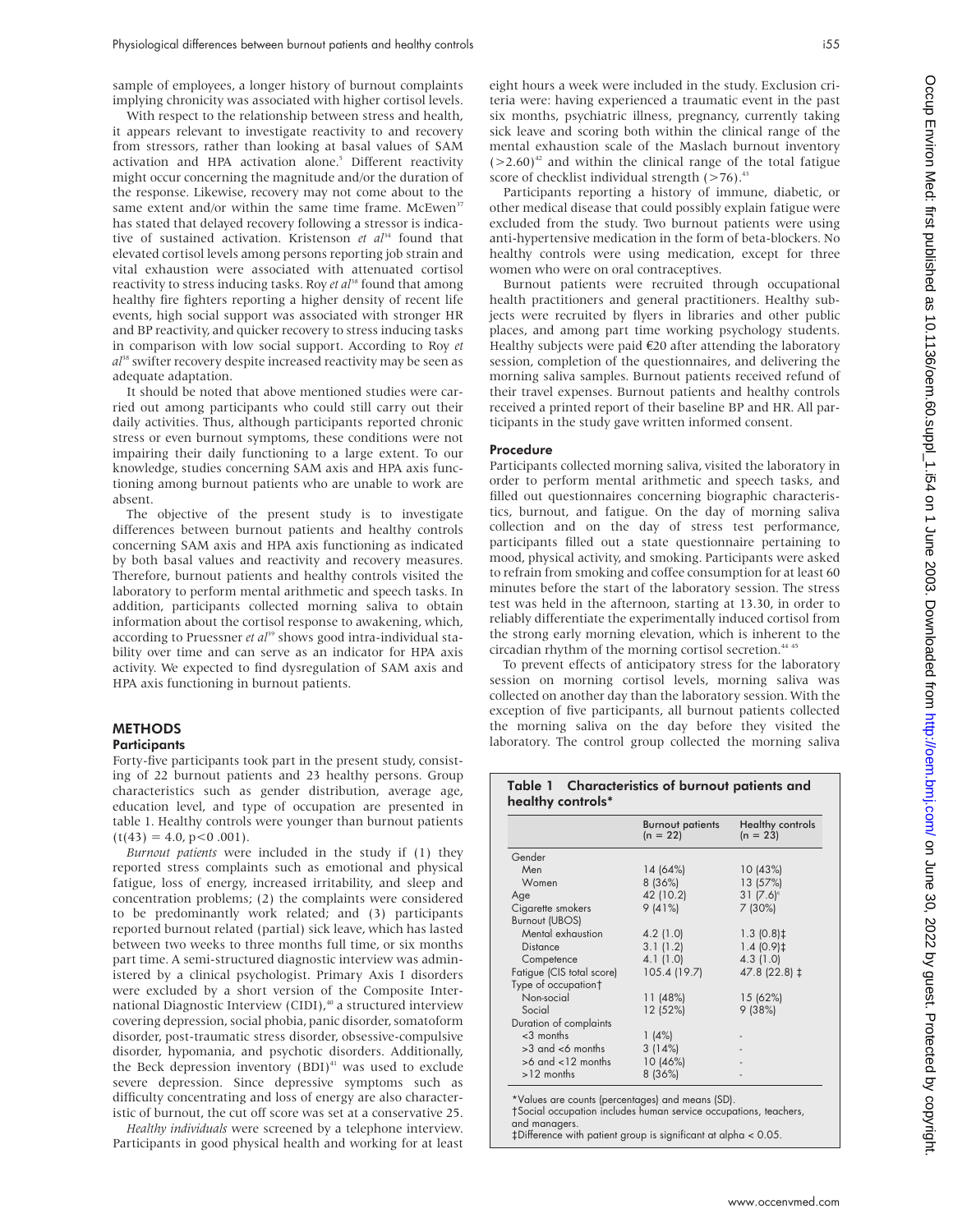within five days after their visit to the laboratory. Instructing participants to collect morning saliva on a weekday avoided disturbing influences due to different sleeping habits at the weekend.

# Laboratory session

In the laboratory session an adapted version of the Trier Social Stress Test<sup>46</sup> was administered, consisting of (a) an adaptation period (30 mins), (b) speech task preparation (5 mins), (c) a mental arithmetic task (5 mins), (d) a speech task (5 mins) followed by (e) two resting/recovery periods (15 mins each). In the adaptation period the participant was introduced to the procedures and the blood pressure instrumentation. Furthermore, the participant watched a documentary-like movie for 15 minutes. In the speech task preparation period the participant was instructed to read a short description of a situation in which they were unfairly accused of causing damage. The participant was told to imagine themself in that particular situation and to think how they would react behaviourally, emotionally, etc. The participant was also told to prepare a consistent story, which they had to tell in front of a camera later that afternoon. The mental arithmetic task entailed adding and subtracting rows of five to seven integers while only writing down the final solution per row. The participant was instructed to solve the sums as quickly as possible, without making mistakes. For the speech task, the participant was told to tell their story which had to last five minutes. If the participant silenced before the five minutes had passed, they were told to keep talking and if they silenced a second time, the experimenter reported how much time there was left. In the following resting periods, participants again watched the subsequent part of the documentary-like movie. During the whole experimental session, participants remained seated. This procedure has been shown to induce subjective stress as well as changes in endocrine and immune parameters.<sup>47</sup>

# Cardiovascular measures

Heart rate and blood pressure were computed from continuous finger blood pressure using a Finapres blood pressure monitir (Ohmeda Finapress type 2300<sup>E</sup>). Baseline values were obtained by calculating average values during the final ten minutes of the adaptation period. Task reactivity was determined by calculating average values over each task (preparation, mental arithmetic, speech task) separately. Short and long term recovery were measured by averaging values over the first and second resting periods respectively, each lasting 10 minutes (with exclusion of saliva collection).

# Saliva collection and cortisol assay

During the laboratory session, saliva was collected five times: (1) at baseline (t =  $-4$  mins); (2) immediately after the preparation phase ( $t = 5$  mins); (3) directly after the speech task  $(t = 19 \text{ mins})$ ; (4) after the first resting period  $(t = 33 \text{ mins})$ ; and (5) after the second resting period ( $t = 47$ ). Saliva collection was conducted as indicated by Navazesh.<sup>48</sup> Following this method, the participant refrains from swallowing for a period of four minutes, allowing the saliva to accumulate in the floor of the mouth. The participant spits out into a cup every 60 seconds. Fifteen minutes before the experiment, the participant rinses the mouth with water. The collection starts with the instruction to void the mouth of saliva by swallowing. After collection, saliva samples were stored upon ice until the end of the experiment. Immediately after the experiment, saliva was clarified by centrifugation (10 000 g, 4 mins). The clear supernatant was divided in 0.5 ml aliquots and stored at −20°C until analysis.

With respect to morning cortisol levels, participants were instructed to collect saliva at the time of awakening, 30 minutes, and 60 minutes thereafter and at 12.00 hours (am). Saliva was collected in non-coated Salivettes™ (Sarstedt,

Nümbrecht, Germany) placed under the tongue or between cheek and teeth for three minutes. If the swab was not saturated, subjects were permitted to slowly move the swab around in the mouth without chewing on it. Participants were instructed not to have breakfast or brush their teeth within 15 minutes before a sample was collected. Additionally, participants were instructed to store all samples in the fridge until next day's visit to the laboratory (burnout patients) or postage/deliverance (healthy controls). All samples were centrifuged at (5000 g, 5 mins) and stored at −20°C until analysis. The amount of free cortisol was determined by enzyme immunoassay (DSL, Veghel, The Netherlands). Sensitivity of assay was 1 ng/ml.

# Psychological variables

The Dutch version of the Maslach Burnout Inventory-General Survey (MBI-GS) was used to measure burnout (Utrechtse Burnout Schaal: UBOS).<sup>42</sup> The UBOS consists of 15 items regarding mental exhaustion, distance, and competence, which are scored on a seven point Likert scale ranging from 1 (never) to 7 (always/daily).

General fatigue was measured with the Checklist Individual Strength (CIS).<sup>49</sup> The CIS consists of 20 items referring to four dimensions of fatigue: (a) subjective feeling of fatigue and physical fitness, (b) activity level, (c) motivation, and (d) concentration, which are scored on a seven point Likert scale ranging from 1 (false) to 7 (true). A total fatigue score is calculated by adding all item scores and can thus range from 20 to 140.

The subjective response during the laboratory session was measured by means of the Vigor and Tension subscales of the Profile Of Mood Scale (POMS), consisting of five and six items respectively.50 Items are scored on a five point scale ranging from 0 (not at all) to 4 (very much). The Vigor subscale is indicative of psychological activation and the Tension subscale contains items referring to tension and anxiety. These mood dimensions have been previously used to measure subjective response during stress inducing tasks.<sup>51</sup> The mood questionnaires were completed five times during the laboratory session, while saliva was collected.

# Occupation and education

Type of occupation was categorised according to the social character of the profession. Two categories were distinguished: (1) human service occupations, teachers and managers; (2) less/non-social occupations—for example, writer, truck driver, administrative employee). Average education level has been assessed as the highest completed education on a six point scale ranging from 1 (primary school) to 6 (university grade).

# STATISTICAL ANALYSES

Proportion of smokers, type of profession, mental exhaustion, and fatigue were compared between the patient group and the healthy controls using  $\chi^2$  tests and *t* tests. Group differences in resting values of cardiovascular measures during the adaptation phase and the second resting phase of the laboratory session were analysed by means of analysis of variance (ANOVA), using one between-subjects (group) design. Basal cortisol levels measured on midday (fourth sample of the morning saliva samples) and at 15.00 (final sample of the laboratory session) were analysed in the same manner (ANOVA, using group as one between-subjects factor).

Reactivity and recovery during the laboratory session were analysed by means of ANOVA for repeated measures, using a one within- (time), one between-subjects (group) design for the cardiovascular measures, the cortisol outcomes, and the subjective responses separately. Early morning cortisol response was analysed likewise. If the assumption of sphericity was violated, corrected results according to Greenhouse-Geisser method were presented. Post hoc contrasts were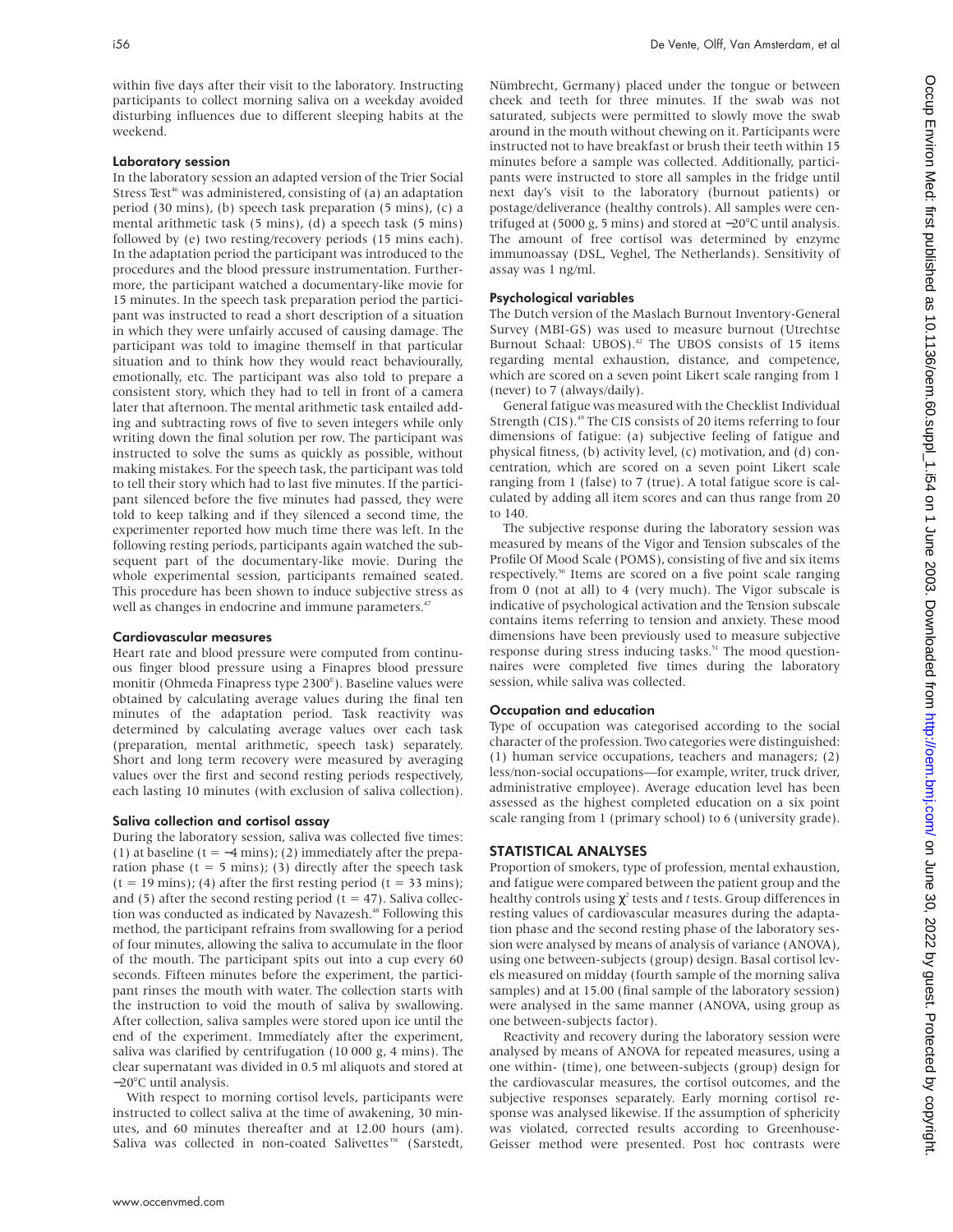employed to reveal group differences concerning changes between subsequent measurements. Analyses were performed with and without relevant covariates. Both age and gender have consistently been associated with cardiovascular measures and cortisol levels<sup>22 52-55</sup> and were therefore added as covariates, despite the fact that the difference of gender distribution was not statistically significant between the burnout patients and healthy controls.

Some data were missing due to equipment problems (eg unrecorded data) or to lost saliva samples. Analysis of blood pressure and heart rate was based on 22 burnout patients and 22 healthy controls, with the exception of baseline values during the adaptation period, which was based on 23 healthy controls. In addition, analysis of cortisol during the laboratory session was based on 21 burnout patients and 23 healthy controls, as was comparison of baseline values at 15.00 hours. Furthermore, analysis of morning cortisol was carried out for 20 burnout patients and 23 healthy controls, with exception of baseline comparison at 12.00 hours, which was based on 21 burnout patients and 23 healthy controls.

#### RESULTS

As expected, burnout patients scored significantly higher than healthy controls on the mental exhaustion subscale and the distance subscale of the UBOS ( $t(43) = 11.0$ ,  $p < 0.001$ ;  $t(43)$ )  $= 5.3$ ,  $p < 0.001$ ) and on the CIS (t(43) = 9.1,  $p < 0.001$ ) (see table 1). Within the group of burnout patients, the majority (82%) reported chronic burnout complaints, that is complaints of more than six months duration.

# Cardiovascular measures

Burnout patients had higher resting HR than healthy controls as measured during the adaptation and the second recovery phase of the laboratory session (F(1,43) = 7.17,  $p < 0.05$ ;  $F(1,42) = 5.93$ ,  $p < 0.05$ ). A trend in the same direction was found for systolic BP during the second recovery phase  $(F(1,42) = 3.14, p < 0.10)$ , indicating higher resting systolic BP for burnout patients compared to healthy controls. After correction for age and gender, the difference for HR during the adaptation phase remained statistically significant ( $F(1,41) =$ 4.21,  $p < 0.05$ ), the difference during the second recovery phase became marginally significant (F(1,40) = 3.75, p < 0.10) and the difference of systolic BP was no longer significant (F(1,41) =  $0.81$ , p >  $0.05$ ).

Systolic BP, diastolic BP, and HR were different during the six laboratory session phases indicating a development over time (within-subjects effect of time:  $F(5,210) = 35.72$ ,  $p <$ 0.001; F(5,210) = 58.09 p < 0.001; F(5,210) = 46.23, p < 0.001, respectively). Burnout patients had higher HR during the entire laboratory session (between-subjects group effect:  $F(1,42) = 6.66$ ,  $p < 0.05$ ). No between-group differences were observed with respect to development over time for any of the cardiovascular measures during the laboratory session (timegroup interaction: systolic BP:  $F(5,210) = 1.99$ ,  $p > 0.05$ ; diastolic BP:  $F(5,210) = 1.04$ ,  $p > 0.05$ ; HR:  $F(5,210) = 0.25$ ,  $p > 0.05$ ). Post hoc analyses revealed that overall (irrespective of group) differences between subsequent phases of the laboratory session were all statistically significant, with exception of diastolic BP between the adaptation and preparation phase and HR between the first and second recovery phase. After correction for age and gender, the within-subjects time effect remained statistically significant for systolic and diastolic BP  $(F(5,200) = 4.29, p < 0.01; F(5,200) = 4.34, p < 0.01$ , and became marginally significant for HR (F(5,200) = 2.30,  $p <$ 0.10). The between-subjects group effect remained statistically significant for HR (F(1,40) = 4.12,  $p < 0.05$ ). Again, no time group interaction effects were found. Figures 1 to 3 show average systolic and diastolic BP and HR values during the different phases of the laboratory session .



Figure 1 Mean systolic blood pressure (SEM) in burnout patients and healthy controls during six phases of the laboratory session. BASE, baseline; PREP, speech task preparation; MA, mental arithmetic; SPEECH, speech task; REC1, first recovery phase; REC2, second recovery phase.



Figure 2 Mean diastolic blood pressure (SEM) in burnout patients and healthy controls during six phases of the laboratory session. BASE, baseline; PREP, speech task preparation; MA, mental arithmetic; SPEECH, speech task; REC1, first recovery phase; REC2, second recovery phase.

#### **Cortisol**

Basal values of cortisol measured at 12.00 hours and at 15.00 hours revealed no differences between burnout patients and healthy controls (F(1,42) = 0.24, p > 0.05; F(1,42) = 0.18, p > 0.05). Correction for age and gender did not change the results. During the laboratory session, cortisol changed over the different phases (within-subjects time effect:  $F(4,168) =$ 17.80, p < 0.001). No overall group differences emerged (between-subjects group effect:  $F(1,42) = 2.27$ ,  $p > 0.05$ ). Burnout patients showed a different development of cortisol levels during the laboratory session in comparison to healthy



Figure 3 Mean heart rate (SEM) in burnout patients and healthy controls during six phases of the laboratory session. BASE, baseline; PREP, speech task preparation; MA, mental arithmetic; SPEECH, speech task; REC1, first recovery phase; REC2, second recovery phase. Statistically significant group difference (cross-sectionally) of HR resting values is indicated by enlargement of group indicators.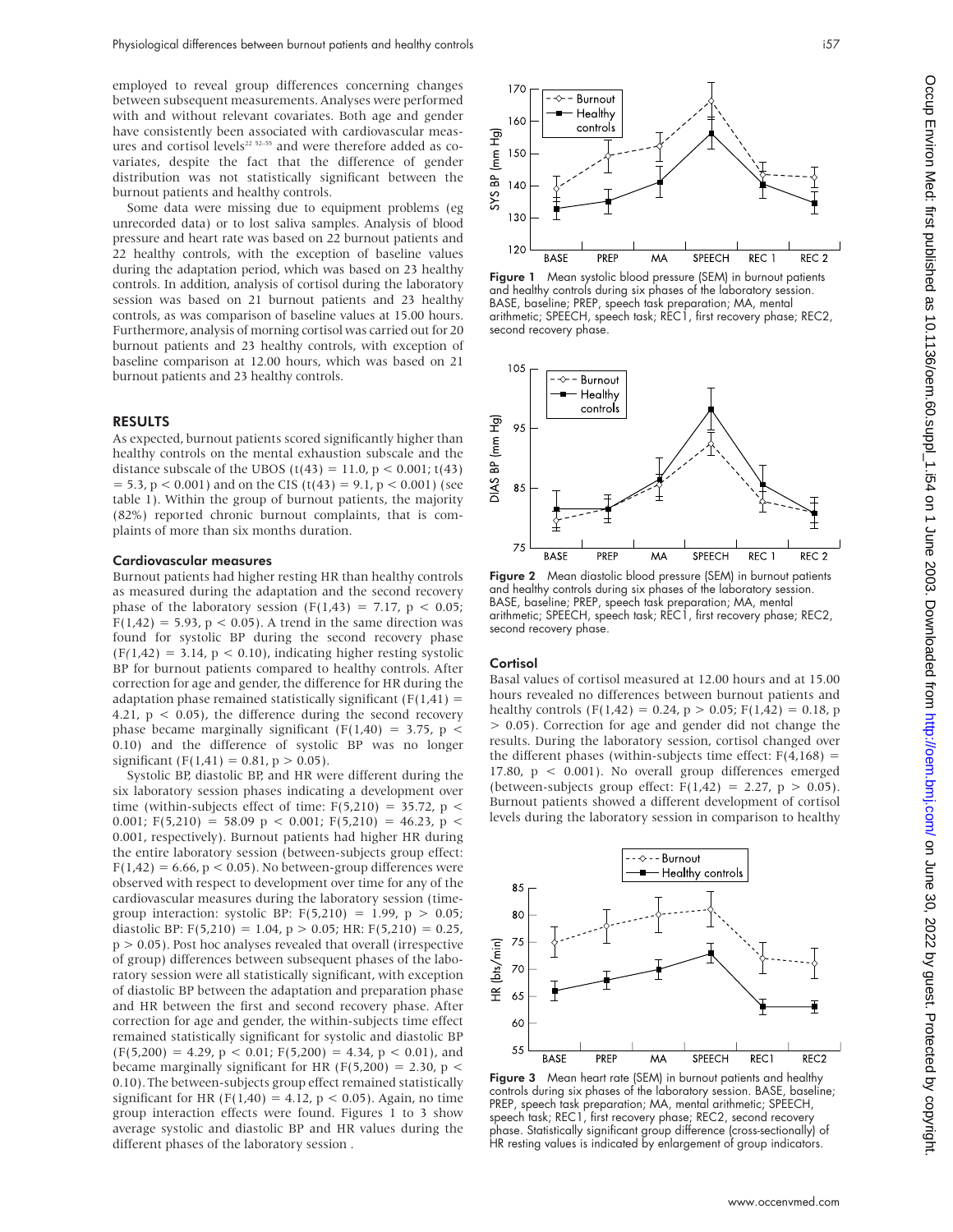

Figure 4 Mean concentration of salivary free cortisol (SEM) in burnout patients and healthy controls during the laboratory session (t = −4,baseline; t = 5, post preparation sample; t = 19, post speech sample;  $t = 33$ , resting phase sample;  $t = 47$ , recovery sample).

controls (time-group interaction effect:  $F(4,168) = 4.16$ , p < 0.05). Post hoc analyses of the overall within-subjects time effect revealed that differences between subsequent phases of the laboratory session were all statistically significant, with exception of the differences between the preparation and the speech task samples. The time group interaction effect could not be attributed to a particular phase, but is probably a result of the overall steeper decrease in cortisol of burnout patients than healthy controls during the laboratory session. After correction for age and gender the within-subjects time effect became marginally significant ( $F(4,160) = 2.57$ ,  $p < 0.10$ ), the group effect was unaffected (F(1,40) = 1.23, p  $> 0.05$ ) as was the time-group interaction effect (F(4,160) = 3.75, p < 0.05).

Morning cortisol levels changed over time (within-subjects time effect:  $F(3,123) = 28.25$ ,  $p < 0.001$ ). Burnout patients tended to have higher overall cortisol levels than healthy controls (F(1,41) = 3.79,  $p < 0.10$ ). No evidence for a different development of morning cortisol for the two groups emerged (time-group interaction effect:  $F(3,123) = 1.96$ ,  $p > 0.05$ ). Post hoc analysis of the overall time effect showed significant differences between every subsequent measurement. After correction for age and gender, the time effect remained significant (F(3,117) = 5.14,  $p < 0.01$ ) and the group effect turned out to be also statistically significant ( $F(1,39) = 4.87$ , p < 0.05). The time group interaction effect remained non-significant (F(3,117) = 1.40,  $p > 0.05$ ). Figure 5 shows that the burnout group has higher morning cortisol values during the first 30 minutes after awakening, however, one hour after awakening and at midday cortisol values of both groups have become nearly equal .

Exploratory regression analyses of associations between early morning cortisol and mental exhaustion and fatigue were carried out, using data of both groups. Positive relationships emerged between cortisol level at awakening and mental exhaustion ( $\beta = 0.37$ , t = 2.57, p < 0.05) and between maximal cortisol level during the first hour after awakening and mental exhaustion ( $\beta = 0.32$ , t = 2.20, p < 0.05). After correction for age and gender the relation between cortisol level at awakening and mental exhaustion became somewhat weaker ( $\beta$  = 0.25, t = 1.85, p < 0.10) as did the relation between maximal cortisol level and mental exhaustion (β = 0.29, t = 2.24,  $p < 0.05$ ).

Cortisol level at awakening was also positively associated with general fatigue ( $β = 0.30$ , t = 2.06, p < 0.05), however, the association between maximal cortisol level during the first hour after awakening and fatigue failed to reach significance  $(\beta = 0.22, t = 1.49, p > 0.05)$ . After correction for age and gender, both associations became non-significant ( $\beta = 0.21$ , t = 1.50, p > 0.05;  $\beta$  = 0.22, t = 1.54, p > 0.05).

#### Subjective responses during the laboratory session

Psychological activation (Vigor subscale of the POMS) changed over time during the laboratory session (withinsubjects time effect:  $F(4,172) = 13.25$ ,  $p < 0.001$ ). No overall difference between the groups was found (F(1,43) = 1.60,  $p >$ 0.05), nor was there any evidence for a different development of psychological activation during the laboratory session between burnout patients and healthy controls (time-group interaction effect:  $F(4,172) = 1.34$ ,  $p > 0.05$ ). Post hoc analyses showed significant differences between the preparation measurement and the measurement after the speech task and between the measurement after the speech task and the first recovery measurement (irrespective of group). After correction for age and gender the time effect remained significant  $(F(4,164) = 2.64, p < 0.05)$ , the difference between groups became marginally significant (F(1,41) = 3.63,  $p < 0.10$ ) and the time group interaction was unaffected. The results show a tendency towards higher Vigor scores for the patient group compared to the control group and a decrease of Vigor after the stress inducing tasks for both groups.

Tension (Tension subscale of the POMS) also changed during the laboratory session (within-subjects time effect:  $F(4,172) = 18.2$ ,  $p < 0.001$ ). Furthermore, burnout patients had overall higher tension scores than healthy controls (between-subjects group effect:  $F(1,43) = 26.23$ ,  $p < 0.001$ ) and burnout patients and healthy controls showed a different development of tension during the laboratory session (timegroup interaction effect:  $F(4,172) = 5.25$ ,  $p < 0.01$ ). Post hoc analyses showed significant differences between the measurement after the speech task and the first recovery measurement and between the two recovery measurements, which could be ascribed to the patient group only. After correction for age and gender the time effect remained significant ( $F(4,164) = 2.87$ ,  $p < 0.05$ ), as did the group effect (F(1,41) = 14.36, p < 0.001) and the time-group interaction effect  $(F(4,164) = 4.26,$ p < 0.05). These results indicate that the tension scores of the healthy group were relatively low and did not change during the laboratory session, while the tension scores of the patient group were considerably higher, showing a decrease after the stress inducing tasks.

#### **DISCUSSION**

The aim of the present study was to investigate differences between burnout patients and healthy controls regarding basal physiological values and physiological stress responses by examining measures of the SAM axis (HR and BP) and the HPA axis (cortisol).



Figure 5 Mean concentration of salivary free cortisol (SEM) in burnout patients and healthy controls during the first hour after awakening and at 12.00 hrs  $(t = 1)$ , awakening;  $t = 30$ , half an hour after awakening;  $t = 60$ , one hour after awakening;  $t = 240$ , 12.00 hours). Statistically significant group difference (cross-sectionally) of cortisol values at awakening is indicated by enlargement of group indicators.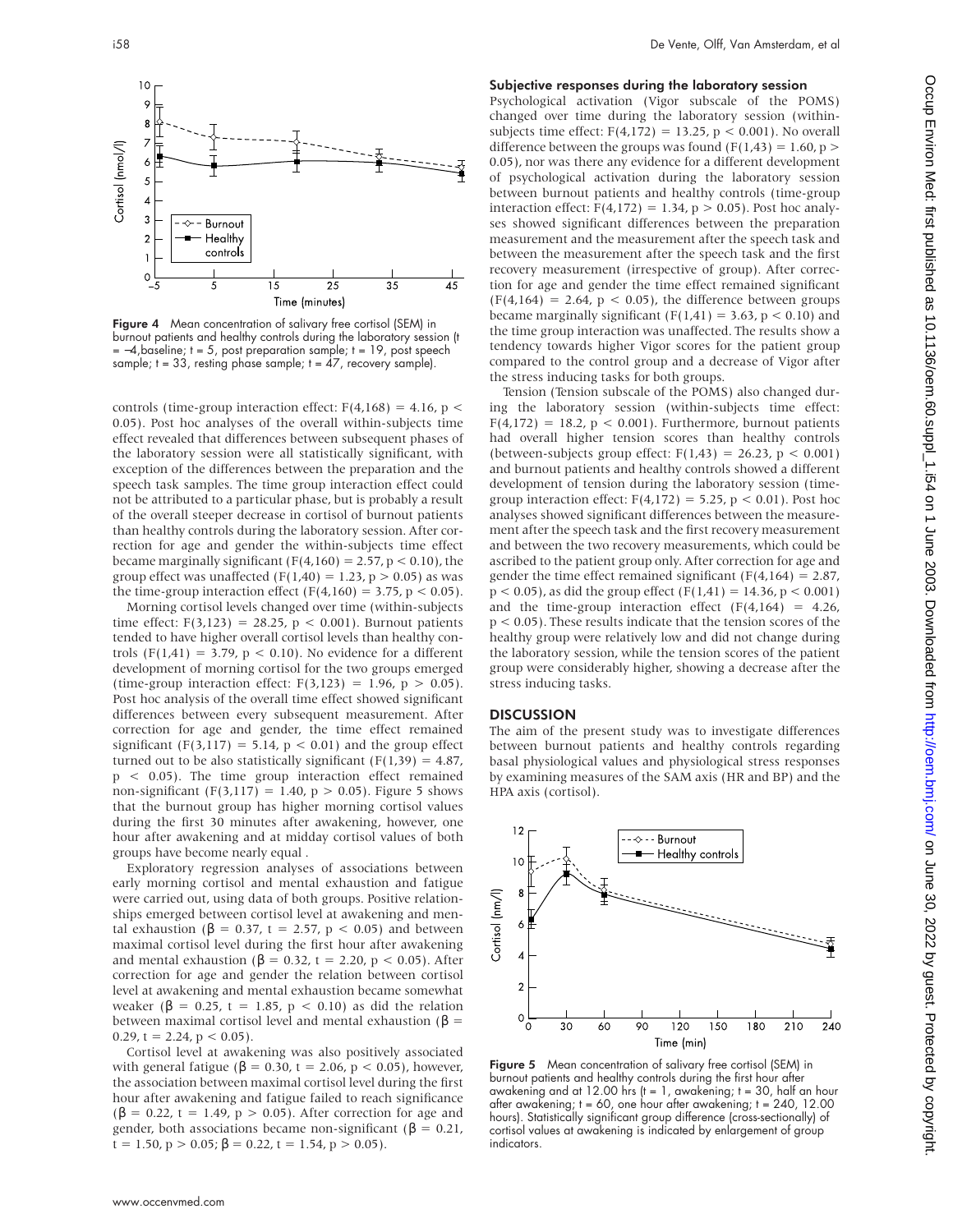With respect to basal values of cardiovascular measures, burnout patients showed higher HR than healthy controls. These results are in line with previous studies on associations between chronic stress or workday and elevated HR.<sup>15 16</sup> <sup>23</sup> However, we did not find elevated BP levels as found by others.15–23 The conclusion may be that hyperactivity of the SAM axis was limited in our burnout patients. On the other hand, the lack of finding substantial differences in basal BP may also indicate that hyperactivity of the SAM axis has already recovered, as a result of the rest obtained during sick leave. This recovery could have occurred since burnout patients were tested several weeks after the chronic stressor (such as work load or job strain) had disappeared or had been reduced. Another explanation may be that two burnout patients used anti-hypertensive medication. Post hoc analysis with exclusion of these patients did not change our findings with respect to any effect of any of the cardiovascular measures. However, average BP and HR of the patient group could have been somewhat elevated, if data of untreated hypertension of these particular patients had been at hand.

With respect to cardiovascular reactivity and recovery values during the laboratory session, differences between burnout patients and healthy controls were not obtained. Both groups show considerable cardiovascular increases during the stress inducing tasks, at least as high as the effects obtained in other studies using a laboratory stressor,<sup>56 57</sup> and recover within thirty minutes after termination of the stressor. It seems that having been exposed to chronic work stress does not extensively affect cardiovascular reactivity or recovery. Again, an alternative explanation may be that potential deviations of reactivity and recovery may have normalised within weeks after the stressor had diminished or disappeared. Also in these analyses, attention was paid to anti-hypertensive medication, and again post hoc analysis excluding these patients did not change any of the results. Our results are consistent with findings of Benschop *et al*, <sup>23</sup> who found no association between cardiovascular reactivity and chronic stress, despite the fact that they obtained both elevated basal BP and HR among persons reporting chronic stress in comparison to persons not reporting chronic stress.

No differences between basal cortisol levels were obtained between burnout patients and healthy controls. These findings are partly in accordance with other findings. Steptoe *et al*<sup>25</sup> did not find any differences during the day between high and low job strain groups. Melamed *et al*, <sup>35</sup> however, obtained higher cortisol levels at 16.00 hours in a chronic burnout group compared to a non-chronic burnout group and a group without burnout complaints. The absence of a difference in the present study could not be ascribed to relatively large inter-individual differences in measurements at 15.00 hours, as suggested by Schmidt-Reinwald *et al*. 44

With respect to cortisol reactivity and recovery, no differences emerged between burnout patients and healthy controls. The outcomes are in accordance with results published by Roy *et al*, <sup>38</sup> addressing life events and cortisol reactivity and recovery. Other studies, however, reported associations between daily stressors or job strain and vital exhaustion and cortisol reactivity,<sup>34 51</sup> and between life stress and immunological reactivity to a laboratory stressor.<sup>58</sup> An explanation for these inconsistent results may be that general cortisol reactivity obtained in the current study and by Roy *et*  $a^{138}$  was smaller than reported by others.<sup>44 46 59</sup> Consequently, group differences may remain unnoticed. A possible explanation for a somewhat smaller reactivity to the stressor, besides the use of a different cortisol assay, may be that the nature of the tasks used in the present study differed to some extent from the Trier social stress test as described by Kirschbaum *et al*. <sup>46</sup> For example, a camera was used during the speech task instead of a real audience. Furthermore, the atmosphere in which the tasks were administered may have been too reassuring to evoke a substantial cortisol response, which is

assumed to occur as a result of uncontrollability, inability to cope, negative affect, and (expected) negative outcomes.<sup>5</sup> This suggestion is supported by relatively low tension levels reported during the tasks. However, despite the fact that Roy et al<sup>51</sup> as well obtained relatively small cortisol reactivity, while also using a camera instead of a real audience during the speech task, they found an association between reactivity and daily stress. Another explanation for the relatively flat cortisol pattern during the laboratory session might be the influence of the moment of measurement. According to Schmidt-Reinwald et al<sup>44</sup> investigating the 12 hour cortisol rhythm during daytime, cortisol concentration shows a relatively strong decrease between 13.00 hours and 15.00 hours characterised by relatively large inter-individual differences. These differences are probably largely due to variance in the consistence of the midday meal, which is known to affect cortisol concentrations.60 As a result, increases in cortisol following the stress inducing tasks might thus remain unnoticed. A flat response may, though, be considered a response, which might have shown a steeper slope without exposure to the stress test as is suggested by Roy *et al.*<sup>51</sup>

Burnout patients showed elevated early morning cortisol levels in comparison with healthy controls. Our findings are consistent with the studies of Melamed *et al*,<sup>35</sup> Schultz *et al*,<sup>36</sup> and Steptoe *et al*<sup>25</sup> concerning people with high job strain, high workload or burnout symptoms and with the results of Kristenson *et al*,<sup>34</sup> concerning people reporting vital exhaustion. These findings suggest a dysregulation of the HPA axis among burnout patients. The fact that the difference seems most pronounced at the moment of awakening, burnout patients might not have recovered fully during the night, which may be a sign of "sustained activation", as is the elevated basal HR. Other authors also reported sustained activation after a working day, as indicated by elevated BP<sup>19</sup> and adrenaline.<sup>6</sup>

It is remarkable that although burnout patients reported severe mental exhaustion, scored in the clinical range and comparable to CFS patients on general fatigue<sup>43</sup> and reported chronic burnout complaints, they did not have blunted cortisol levels as have been found among CFS patients<sup>27 28</sup> and PTSD patients.<sup>29–31</sup> On the contrary, their morning cortisol levels appeared elevated, as was found among persons reporting high job strain or high workload<sup>17 25</sup> <sup>26</sup> or vital exhaustion<sup>34</sup> and no indication of flattening of circadian rhythm was found. In addition, the severity of mental exhaustion was positively associated with maximal early morning cortisol level. These outcomes suggest that the burnout syndrome is essentially different from CFS and PTSD. Another explanation may be that the neuroendocrine changes develop over time and thus can only be found in patients who suffer from burnout complaints for a certain long lasting period—for example, more than one year. Unfortunately, the size and distribution of the current sample did not allow us to do subgroup analysis to investigate differences in cortisol response between more and less chronic burnout patients.

The present study has several limitations. Firstly, a neuroendocrine representative of the SAM axis such as for example epinephrine was not measured. Secondly, the sample size was relatively small in comparison to similar studies using physiological measures, resulting in limited statistical power. Consequently, small effect sizes could not be detected. Thirdly, two patients used antihypertensive drugs, which may have blunted average cardiovascular activity in the patient group somewhat. Finally, the stress inducing tasks might not have caused enough distress to result in substantial HPA axis activation, thus possibly thwarting the discovery of different reactivity and recovery patterns between burnout patients and healthy controls.

In conclusion, the results of the present study suggest that there is some dysregulation of the SAM axis with respect to basal cardiovascular values, indicated by elevated HR among burnout patients. Dysregulation of the SAM axis with respect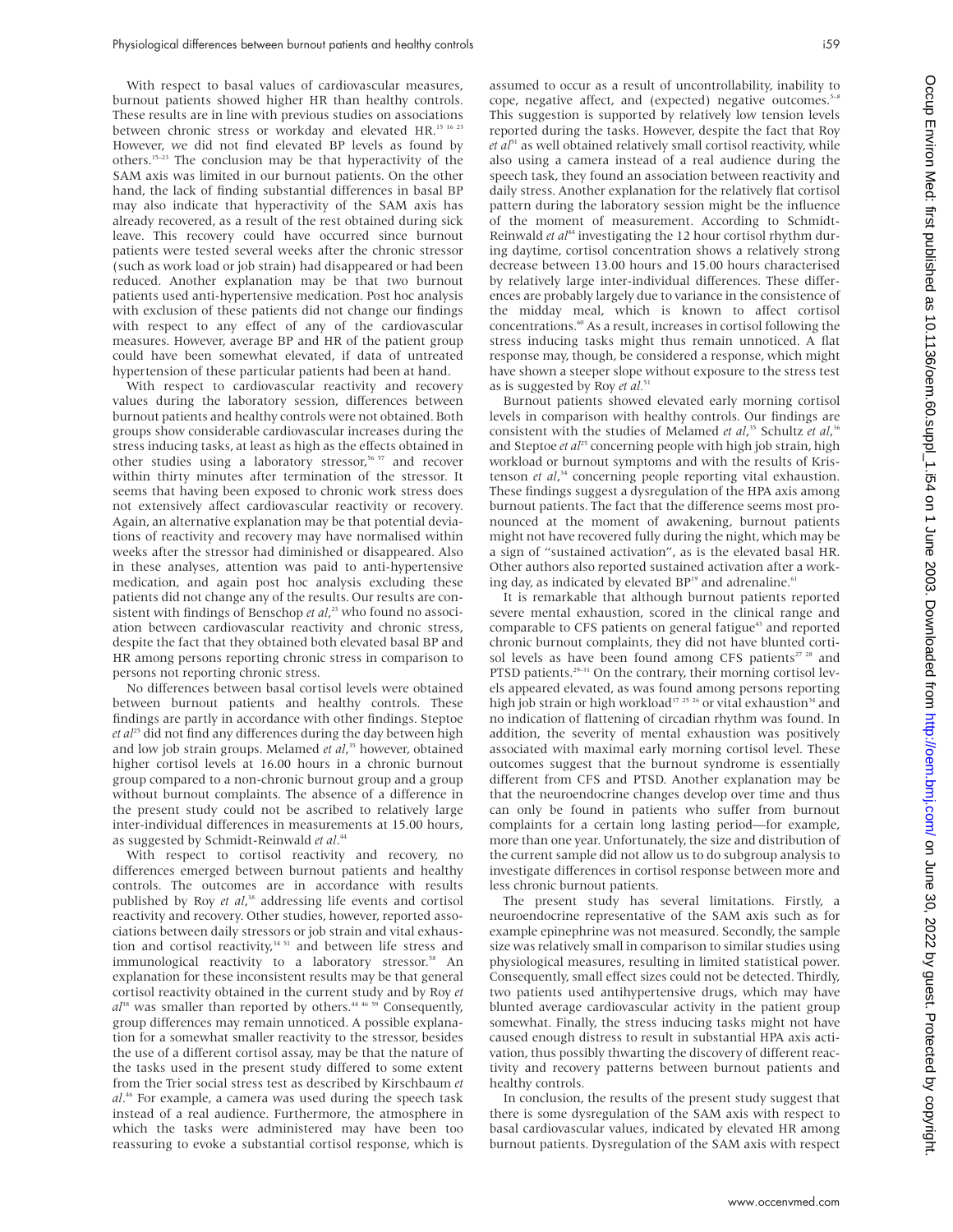to reactivity and recovery values of cardiovascular measures in burnout patients was not found. In addition, deviations in HPA axis reactivity and recovery during and after stress inducing tasks were absent in burnout patients, indicating no adaptational failure. The results of current study, however, are supportive of dysregulation of the HPA axis in burnout patients as indicated by elevated early morning cortisol levels. Both elevated morning cortisol and elevated HR may be indicative of sustained activation. The outcomes of burnout patients are more similar to the results observed in persons reporting substantial job strain or vital exhaustion, than to the pattern found in patients with chronic fatigue or patients suffering from post-traumatic stress. The specific underlying mechanisms and exact meaning of these findings, however, remain to be clarified.

## ACKNOWLEDGEMENTS

This study was part of the Dutch Concerted Research Action "Fatigue at work" of NWO. The Dutch Organisation of Scientific Research (NWO) and Care Research The Netherlands (ZON) funded this study. This study could not be performed without the contribution of the occupational health services AGW (Hoorn, The Netherlands) and AMD-UvA (Amsterdam, The Netherlands) and various general practitioners in and around Amsterdam. Additionally, L Geraets and F Wildschut have been of great aid during the data collection phase. The authors thank P K Beekhof for biochemical analyses and W Vleeming for advice.

# .....................

# Authors' affiliations

W De Vente, J H Kamphuis, P M G Emmelkamp, Department of Clinical Psychology, University of Amsterdam, The Netherlands M Olff, Speciality Programme Psychotrauma, Academic Medical Centre/De Meren, Department of Psychiatry, The Netherlands J G C Van Amsterdam, Laboratory of Health Effects Research, National Institute of Public Health and the Environment, The Netherlands

#### **REFERENCES**

- 1 Maslach C, Schaufeli, WB, Leiter MP. Job Burnout. Ann Rev Psychol 2001;52:397–422.
- 2 Eriksen HR, Olff M., Murison R, et al. The time dimension in stress responses: relevance for survival and health. Psychiatry Res 1999;85:39–50
- 3 Wessely S. Old wine in new bottles: neurasthenia and 'ME'. Psychol Med 1990;20:35–53.
- 4 American Psychiatric Association. Diagnostic and statistical manual of mental disorders: 4th ed. (DSM-IV), Washington: American Psychiatric Association, 1994.
- 5 Linden W, Earle TL, Gerin W, et al. Physiological stress reactivity and recovery: conceptual siblings separated at birth? J Psychosom Res 1997;42:117–35.
- 6 Peters ML, Godaert GLR, Ballieux RE, et al. Cardiovascular and endocrine responses to experimental stress: effects of mental effort and<br>controllability. *Psychoneuroendocrinology* 1998;**23**:1–17.
- 7 Henry JP. Biological basis of the stress response. Integrative Physiol Behav Science 1992;27:66–83.
- 8 Ursin H, Olff M. Psychobiology of coping and defence strategies. Neuropsychobiology 1993;28:66-71
- 9 Olff M. Stress, depression and immunity: the role of defense and coping styles. Psychiatry Res 1999a;85:7–15.
- 10 Olff M, Brosschot JF, Godaert G, et al. Modulatory effects of defense and coping on stress-induced changes in endocrine and immune parameters. Int J Behav Med 1995;2:85-103.
- 11 Olff M, Brosschot JF, Godaert G. Coping styles and health. Pers Indiv Diff 1993;15:81–90.
- 12 Cacioppo JT. Somatic responses to psychological stress: The reactivity hypothesis. In Sabourin M, Craik F, eds. Advances in Psychological Science, Vol. 2: Biological and Cognitive Aspects. Hove, England UK: Psychology Press/Erlbaum (UK) Taylor & Francis, 1998:87-112
- 13 Frankenhaeuser M. The psychophysiology of workload, stress, and health: comparison between the sexes. Ann Behav Med 1991;13:197–204.
- 14 Dienstbier RA. Arousal and physiological toughness: implications for mental and physical health. Psychol Rev 1989;96:84–100.
- 15 Evans O, Steptoe A. Social support at work, heart rate, and cortisol: A self-monitoring study. J Occup Health Psychol 2001;6:361–70.
- 16 Goldstein IB, Shapiro D, Chicz-DeMet A, et al. Ambulatory blood pressure, heart rate, and neuroendocrine responses in women nurses during work and off work days. Psychosom Med 1999;61:387–96.
- 17 Steptoe A, Roy MP, Evans PO. Psychosocial influences on ambulatory blood pressure over working and nonworking days. J Psychophys 1996;10:218–27.
- 18 Fredrikson M, Tuomisto M, Lundberg U, et al. Blood pressure in healthy men and women under laboratory and naturalistic conditions. J Psychosom Res 1990;34:675–86.
- 19 Steptoe A, Cropley M, Joekes K. Job strain, blood pressure, and responsivity to uncontrollable stress. J Hypertens 1999;17:193-200.
- 20 Kawakami N, Haratani T, Araki S. Job strain and arterial blood pressure, serum cholesterol, and smoking as risk factors for coronary<br>heart disease in Japan. *Int Arch Occup Environ Health* 1998;71:429–32.
- 21 Schnall PL, Schwartz JE, Landbergis PA et al. A longitudinal study of job strain and ambulatory blood pressure: results from a three year follow-up. Psychosom Med 1998;60:697–706.
- 22 Tsutsumi A, Kayaba K, Tsutsumi K, et al. Association between job strain and prevalence of hypertension: a cross sectional analysis in a Japanese working population with a wide range of occupations: the Jichi Medical
- School cohort study. *Occup Environ Med* 2001;**58**:367–73.<br>23 **Benschop RJ**, Brosschot JF, Godaert GLR, *et al*. Chronic stress affects immunological but not cardiovascular responsiveness to acute psychological stress in humans. Am J Physiol 1994;266:R75–R80.
- 24 Steptoe A, Wardle J, Lipsey Z, et al. A longitudinal study of work load and variations in psychological well-being, cortisol, smoking, and alcohol<br>consumption. Ann Behav Med 1998;**20**:84–91.
- 25 Steptoe A, Cropley M, Griffith J, et al. Job strain and anger expression predict early morning elevations in salivary cortisol. Psychosom Med 2000;62:286–292.
- 26 Frankenhaeuser M. A biopsychological approach to work life issues. Int J Health Serv 1989;19:747–58.
- 27 Demitrack MA. Neuroendocrine correlates of chronic fatigue syndrome: a brief review. J Psychiatric Res 1997;31:69–82.
- 28 **Demitrack MA**, Dale JK, Laue L, et al. Evidence for impaired activation of the hypothalamic-pituitary-adrenal axis in chronic fatigue syndrome. J Clin Endocr Metab 1991;73:1224–34.
- 29 Boscarino JA. Posttraumatic stress disorder, exposure to combat, and lower plasma cortisol among Vietnam veterans: findings and clinical implications. J Cons Clin Psychol 1996;64:191–201.
- 30 Golier J, Yehuda R. Neuroendocrine activity and memory-related impairments in posttraumatic stress disorder. Development Psychopath 1998;10:857–69.
- 31 Yehuda R, Southwick SM, Nussbaum G, et al. Low urinary cortisol excretion in patients with posttraumatic stress disorder. J Nerv Ment Dis 1990;187:366–9.
- 32 Ockenfels MC, Porter L, Smyth J, et al. Effect of chronic stress associated with unemployment on salivary cortisol: overall cortisol levels, diurnal
- rhythm, and acute stress reactivity. Psychosom Med 1995;57:460–7. 33 Pruessner JC, Hellhammer DH, Kirschbaum C. Burnout, perceived stress, and cortisol responses to awakening. Psychosom Med 1999;61:197–204.
- 34 Kristenson M, Orth-Gomér K, Kucinskienë Z, et al. Attenuated cortisol
- response to a standardized stress test in Lithuanian versus Swedish men:<br>The LiVicordia study. Int J Behav Med 1998;5:17–30.<br>35 Melamed S, Ugarten U, Shirom A, et al. Chronic burnout, somatic<br>arousal and elevated salivary 1999;46:591–8.
- 36 Schultz P, Kirschbaum C, Pruessner JC, et al. Increased free cortisol secretion after awakening in chronically stressed individuals due to work overload. Stress Med 1998;14:91–7.
- 37 McEwen BS. Protective and damaging effects of stress mediators. New Eng J Med 1998;338:171–9.
- 38 Roy MP, Steptoe A, Kirschbaum C. Life events and social support as moderators of individual differences in cardiovascular and cortisol reactivity. J Personality Soc Psychol 1998;75:1273–81.
- 39 Pruessner JC, Gaab J, Hellhammer DH, et al. Increasing correlations between personality traits and cortisol stress responses obtained by data
- aggregation. Psychoneuroendocrinology 1997;**22**:615–25.<br>40 **Robins LN**, Wing J, Helzer J. Composite International Diagnostic<br>Interview Manual. World Health Organization:Geneva, 1987.
- 41 Beck AT, Steer RA. Beck Depression Inventory Manual. New York: Harcourt Brace, 1987.
- 42 **Schaufeli W**, Van Dierendock D. UBOS, Utrechtse Burnout Schaal<br>Manual. Lisse, The Netherlands: Swets & Zeitlinger BV, 2000.<br>43 **Bültmann U**, de Vries M, Beurskens AJHM, *et al.* Measurement of
- prolonged tatigue in the working population: Determination ot a cutott<br>point for the Checklist Individual Strength. *J Occup Health Psychol* 2000;5:411–16.
- 44 Schmidt-Reinwald A, Pruessner JC, Hellhammer I, et al. The cortisol response to awakening in relation to different challenge tests and a 12-hour cortisol rhythm. Life Sci 1999;64:1653–60.
- 45 **Linkowski P**, Van Onderbergen A, Kerkhofs M, *et al*. Twin study of 24-h cortisol profile: Evidence for genetic control of the human circadian clock.<br>Am *J Physiol* 1993;**264**:E173–E181.
- 46 Kirschbaum C, Pirke KM, Hellhammer DH. The 'Trier Social Stress Test' —a tool for investigating psychobiological stress responses in a laboratory setting. Neuropsychobiology 1993;28:76-81.
- 47 Olff M, Mulder LJM, The TH, et al. The psychobiological stress response in depressed patients compared to healthy controls. Proceedings of the 29th Annual Congress of the EABCT, Dresden, 1999b:345.
- 48 Navazesh M. Methods for collecting saliva. Ann NY Ac Sci 1993;694:73–7.
- 49 Vercoulen JHMM, Alberts M, Van der Bleijenberg G. The Checklist Individual Strength. Gedragstherapie;1999;32:131–6.